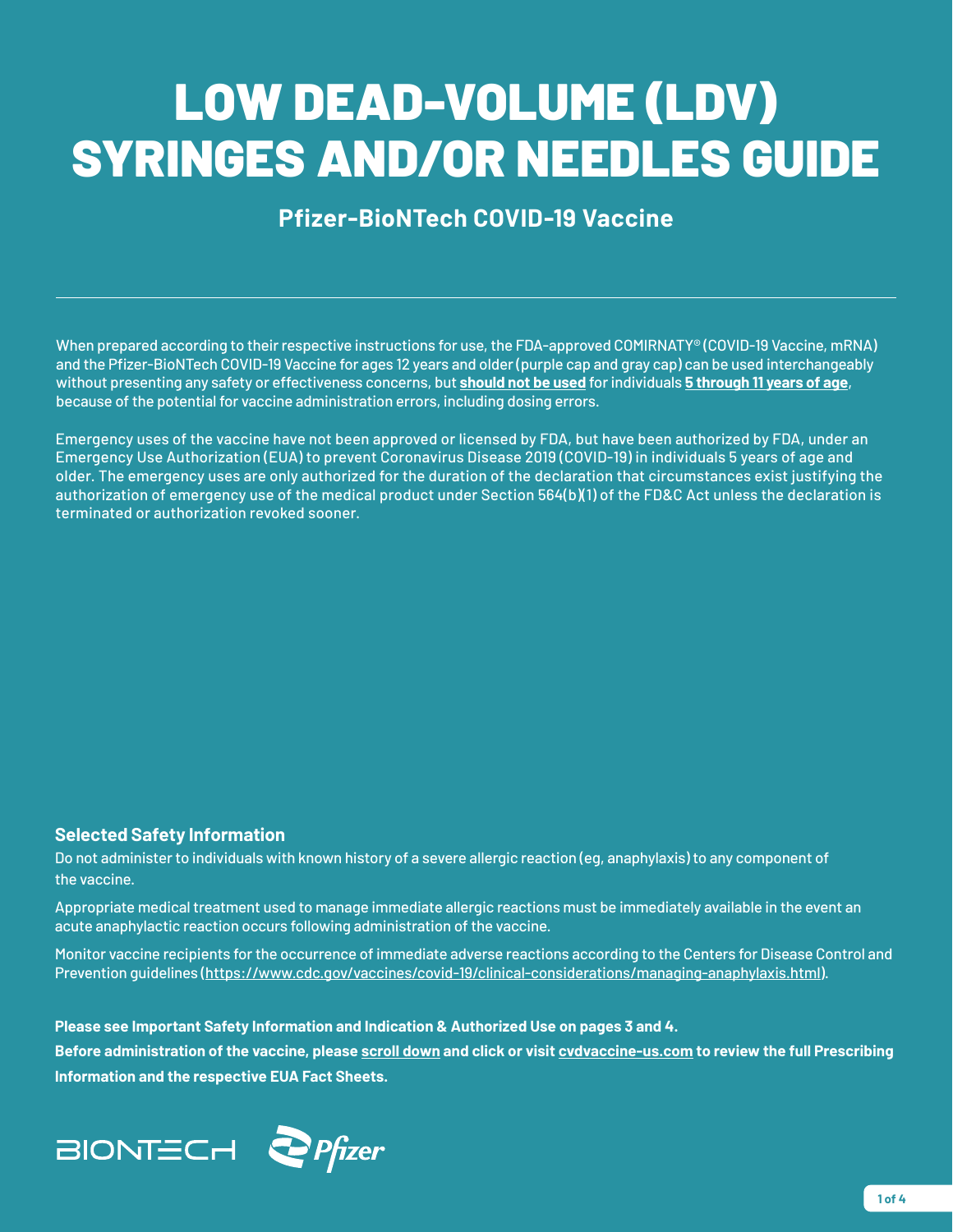# LOW DEAD-VOLUME (LDV) SYRINGES AND/OR NEEDLES GUIDE

Vaccine vials for the 12 years of age and older **DILUTE BEFORE USE Purple Cap** and 12 years of age and older **DO NOT DILUTE Gray Cap** contain 6 doses of 0.3 mL of vaccine, while vaccine vials of 5 though 11 years of age **DILUTE BEFORE USE Orange Cap** contain 10 doses of 0.2 mL of vaccine.

Low dead-volume syringes and/or needles can be used to extract 6 doses from the Purple Cap and Gray Cap vials and 10 doses from the Orange Cap vial.<sup>1</sup>

**Use of low dead-volume (LDV) syringes and/or needles may maximize the potential number of vaccine doses and minimize vaccine wastage2**



**Low dead-volume** (also called low dead-space) is the amount of fluid remaining within the syringe and needle after an injection is completed<sup>3</sup>

#### **Characteristics of LDV syringes and needles4**



**Compatible LDV syringe and/or needle pairings may successfully withdraw achieve 6 (Purple Cap or Gray Cap Vials) or 10 (Orange Cap Vials) doses of the vaccine dependent on presentation vial, but not all syringe combinations have been assessed or have a low dead-volume that is small enough to allow extraction of all doses.4**

**The Centers for Disease Control and Prevention (CDC) is partnering with McKesson to provide ancillary kits containing needles and syringes for use with all COVID-19 vaccines. Please reach out to your state, local, or tribal health department and/or the CDC for more information. Pfizer makes no guarantee of the type or quality of the needles and syringes within the ancillary kits or the capability to withdraw 6 (Purple Cap or Gray Cap Vials) or 10 (Orange Cap Vials) doses of the vaccine. For further information, please contact the manufacturer directly.** 

**Please see Important Safety Information and Indication & Authorized Use on pages 3 and 4. Before administration of the vaccine, please [scroll down](#page-3-0) and click or visit [cvdvaccine-us.com](http://www.cvdvaccine-us.com) to review the full Prescribing Information and the respective EUA Fact Sheets.**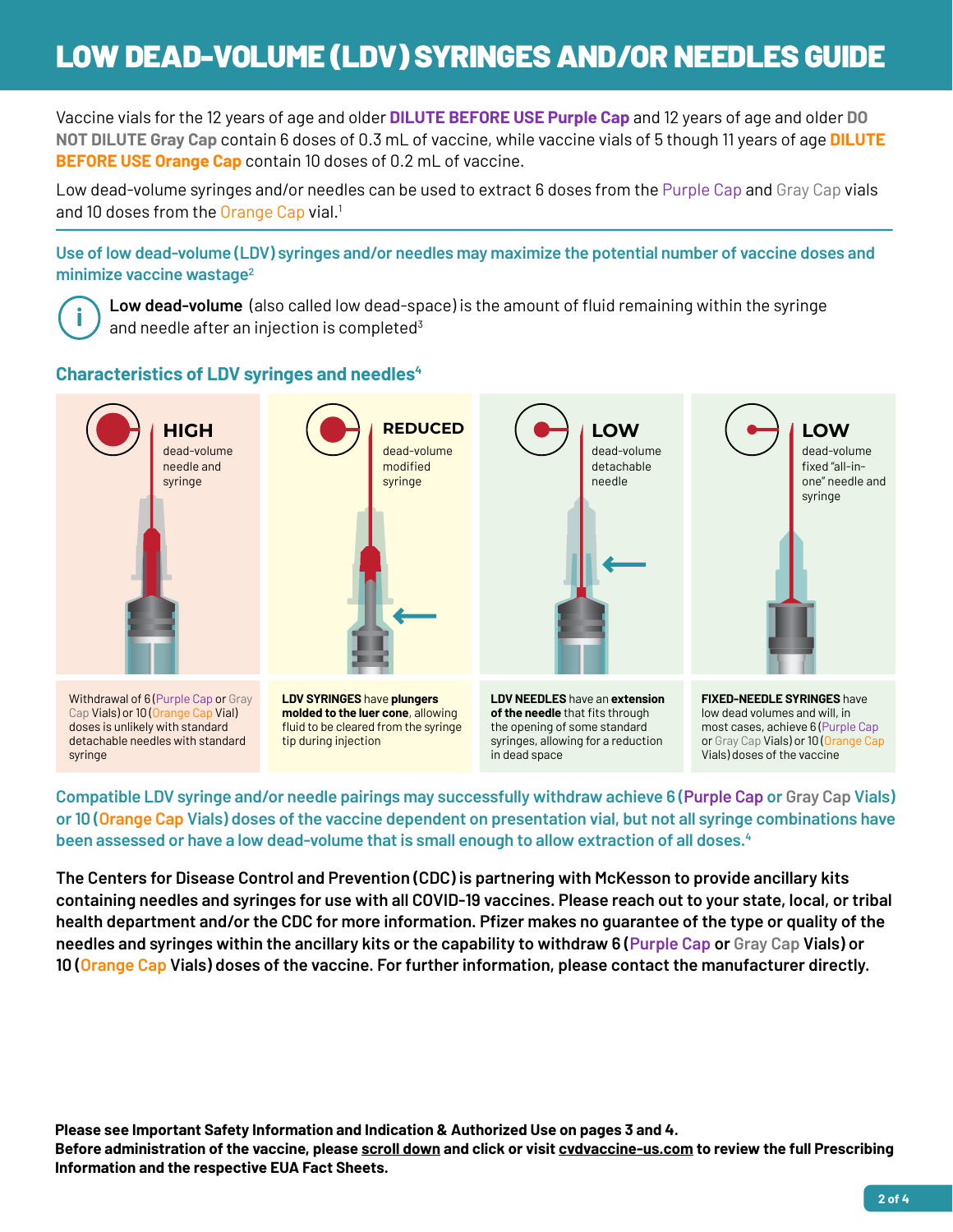### **Important Safety Information and Indication & Authorized Use**

#### **Important Safety Information**

Do not administer to individuals with known history of a severe allergic reaction (eg, anaphylaxis) to any component of the vaccine.

Appropriate medical treatment used to manage immediate allergic reactions must be immediately available in the event an acute anaphylactic reaction occurs following administration of the vaccine.

Monitor vaccine recipients for the occurrence of immediate adverse reactions according to the Centers for Disease Control and Prevention guidelines (https://www.cdc.gov/vaccines/covid-19/clinical-considerations/managing-anaphylaxis.html).

Postmarketing data demonstrate increased risks of myocarditis and pericarditis, particularly within 7 days following the second dose. The observed risk is higher among males under 40 years of age than among females and older males. The observed risk is highest in males 12 through 17 years of age. Although some cases required intensive care support, available data from short-term follow-up suggest that most individuals have had resolution of symptoms with conservative management. Information is not yet available about potential long-term sequelae. The CDC has published considerations related to myocarditis and pericarditis after vaccination, including for vaccination of individuals with a history of myocarditis or pericarditis (https://www.cdc.gov/vaccines/covid-19/clinical-considerations/myocarditis.html).

Syncope (fainting) may occur in association with administration of injectable vaccines, in particular in adolescents. Procedures should be in place to avoid injury from fainting.

Immunocompromised persons, including individuals receiving immunosuppressant therapy, may have a diminished immune response to the vaccine.

The vaccine may not protect all vaccine recipients.

#### Primary Series Adverse Events:

In clinical studies (30 mcg modRNA) of participants 16 through 55 years of age, the most commonly reported adverse reactions (≥10%) were pain at the injection site (88.6%), fatigue (70.1%), headache (64.9%), muscle pain (45.5%), chills (41.5%), joint pain (27.5%), fever (17.8%), and injection site swelling (10.6%).

In clinical studies (30 mcg modRNA) of participants 56 years of age and older, the most commonly reported adverse reactions (≥10%) were pain at the injection site (78.2%), fatigue (56.9%), headache (45.9%), muscle pain (32.5%), chills (24.8%), joint pain (21.5%), injection site swelling (11.8%), fever (11.5%), and injection site redness (10.4%).

In a clinical study (30 mcg modRNA) of adolescents 12 through 15 years of age, adverse reactions following the administration of the primary series included pain at the injection site (90.5%), fatigue (77.5%), headache (75.5%), chills (49.2%), muscle pain (42.2%), fever (24.3%), joint pain (20.2%), injection site swelling (9.2%), injection site redness (8.6%), lymphadenopathy (0.8%), and nausea (0.4%).

In a clinical study (10 mcg modRNA) in children 5 through 11 years of age, adverse reactions following administration of any primary series dose included pain at the injection site (84.3%), fatigue (51.7%), headache (38.2%), injection site redness (26.4%), injection site swelling (20.4%), muscle pain (17.5%), chills (12.4%), fever (8.3%), joint pain (7.6%), lymphadenopathy (0.9%), nausea (0.4%), rash (0.3%), malaise (0.1%), and decreased appetite (0.1%).

#### Booster Dose Adverse Events:

In a clinical study (30 mcg modRNA) of participants 18 through 55 years of age, adverse reactions following administration of a booster dose were pain at the injection site (83.0%), fatigue (63.7%), headache (48.4%), muscle pain (39.1%), chills (29.1%), joint pain (25.3%), lymphadenopathy (5.2%), nausea (0.7%), decreased appetite (0.3%), rash (0.3%), and pain in extremity (0.3%).

#### **Indication & Authorized Use**

#### **Indication**

COMIRNATY® is a vaccine indicated for active immunization to prevent coronavirus disease 2019 (COVID-19) caused by severe acute respiratory syndrome coronavirus 2 (SARS-CoV-2) in individuals 16 years of age and older.

#### **Interchangeability**

The FDA-approved COMIRNATY® (COVID-19 Vaccine, mRNA) and the Pfizer-BioNTech COVID-19 Vaccine for individuals 12 years of age and older (purple cap and gray cap), when prepared according to their respective instructions for use, can be used interchangeably. COMIRNATY® (COVID-19 Vaccine, mRNA) and the Pfizer-BioNTech COVID-19 Vaccine intended for individuals 12 years of age and older (purple cap and gray cap) **should not be used** for individuals **5 through 11 years of age**, because of the potential for vaccine administration errors, including dosing errors.

#### Authorized Use continued on next page.

**Please see Important Safety Information and Indication & Authorized Use on pages 3 and 4. Before administration of the vaccine, please [scroll down](#page-3-0) and click or visit [cvdvaccine-us.com](http://www.cvdvaccine-us.com) to review the full Prescribing Information and the respective EUA Fact Sheets. 3 of 4**